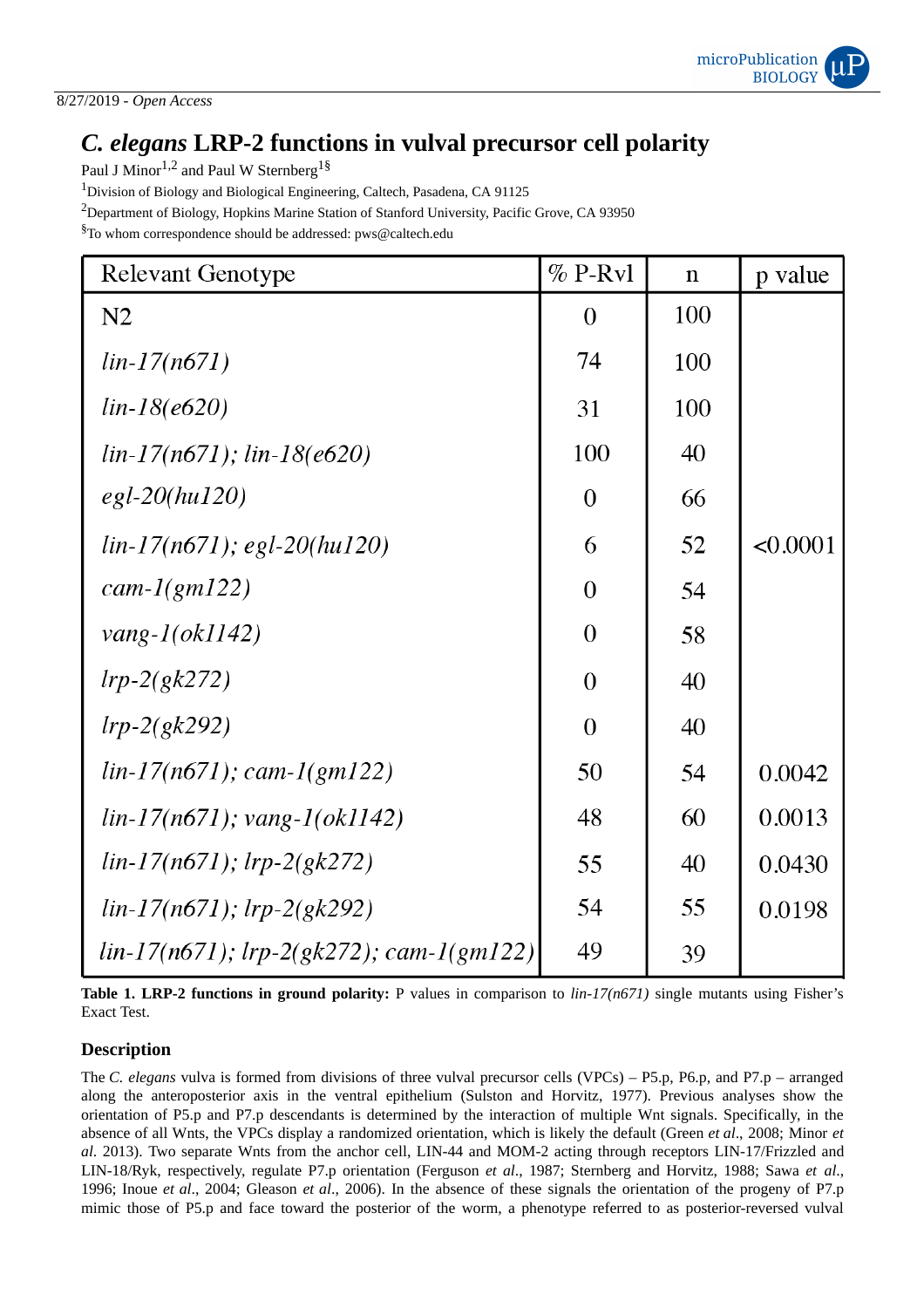#### 8/27/2019 - *Open Access*

lineage (P-Rvl). This posterior orientation is dependent on the instructive signal EGL-20, a Wnt expressed in the tail acting through CAM-1/ROR and VANG-1/Van Gogh, and is referred to as "ground polarity" (Green *et al*., 2008).

Here we examine the role of a low-density lipoprotein receptor, *lrp-2*, and its role in controlling the orientation of P7.p daughter cells. To investigate this interaction double mutants were constructed with both alleles of *lrp-2* and *lin-17(n671)* (Table 1). Much like *cam-1(gm122)* and *vang-1(ok1142)*, both alleles of *lrp-2* suppress the *lin-17(n671)* phenotype from 74 to approximately 50% P-Rvl leading us to hypothesize that *lrp-2* functions in the same pathway as *cam-1* and *vang-1.* Furthering this hypothesis we have shown that, like *cam-1* and *vang-1, lrp-*2 controls the localization of SYS-1/b-catenin (Minor and Sternberg, 2019). To ensure that this phenotype was a result of loss of *lrp-2* function as opposed to background effects we injected a fosmid (WRM0617cA02) containing the full-length sequence of *lrp-2* and found that it does rescue the double mutant phenotype of *lin-17(n671); lrp-2(gk272)* from 55 to 73%. In order to better test this hypothesis a triple mutant was constructed between *lin-17(n671), lrp-2(gk272)*, and *cam-1(gm122)* (Table 1). This triple mutant displays the same P-Rvl penetrance as both the *lin-17(n671); lrp-2(gk272)* and *lin-17(n671); cam-1(gm122)* double mutants confirming that *lrp-2* functions in the same pathway as *cam-1.*

## **Methods**

Strains were constructed by standard procedures (Ferguson and Horvitz, 1985).

#### **Reagents**

**Strains:**

N2

**MT1306**: *lin-17(n671)* (Ferguson and Horvitz, 1985)

**PS4818**: *lin-18(e620)*

**PS3976:** *lin-17(n671)/ hT2 [qIs48 (myo-2::gfp etc.)]; +/ hT2 [qIs48]; lin-18(e620)*

**PS5401**: *egl-20(hu120)*

**PS5530**: *lin-17(n671); egl-20(hu120)*

**NG2615**: *cam-1(gm122)*

**RB1125**: *vang-1(ok1142)*

**VC543**: *lrp-2(gk272)*

**VC621**: *lrp-2(gk292)*

**PS4809**: *lin-17(n671); cam-1(gm122)*

**PS5651**: *lin-17(n671); vang-1(ok1142)*

*lin-17(n671); lin-18(e620)* animal awere segregated from **PS3976.**

The *lin-17(n671); lrp-2(gk292)* double mutant was constructed by crossing *lrp-2(gk292)* males with strain **MT1488**: *lin-17(n671); unc-13(e1091)* hermaphrodites.

The *lin-17(n671); lrp-2(gk272)* double mutant constructed by crossing *lrp-2(gk272)* males with strain **MT1488**: *lin-17(n671); unc-13(e1091)* hermaphrodites.

*lin-17(n671); lrp-2(gk272); cam-1(gm122)* Triple mutant constructed by crossing *lin-17(n671); lrp-2(gk272)* hermaphrodites with *cam-1(gm122)* and sequencing for homozygous triples.

**PS6581**: *qIs95[pSYS-1::VENUS::SYS-1 with pttx-3::dsRed as coninjection marker]*;

**PS6576:** *lin-18(e620) sem-5(n1779)*

**PS6580**: *qIs95; sem-5(n1779)*

**PS6579**: *Pegl-17::CWN-1::GFP (unnamed construct) in cwn-1(ok546); lin-18(e620)*

## **References**

Ferguson, E. L. and Horvitz, H. R. (1985). Identification and characterization of 22 genes that affect the vulval cell lineages of the nematode Caenorhabditis elegans. Genetics 110, 17-72. PMID: 3996896.

Ferguson, E. L., Sternberg, P. W. and Horvitz, H. R. (1987). A genetic pathway for the specification of the vulval cell lineages of Caenorhabditis elegans. Nature 326, 259-267. PMID: 2881214.